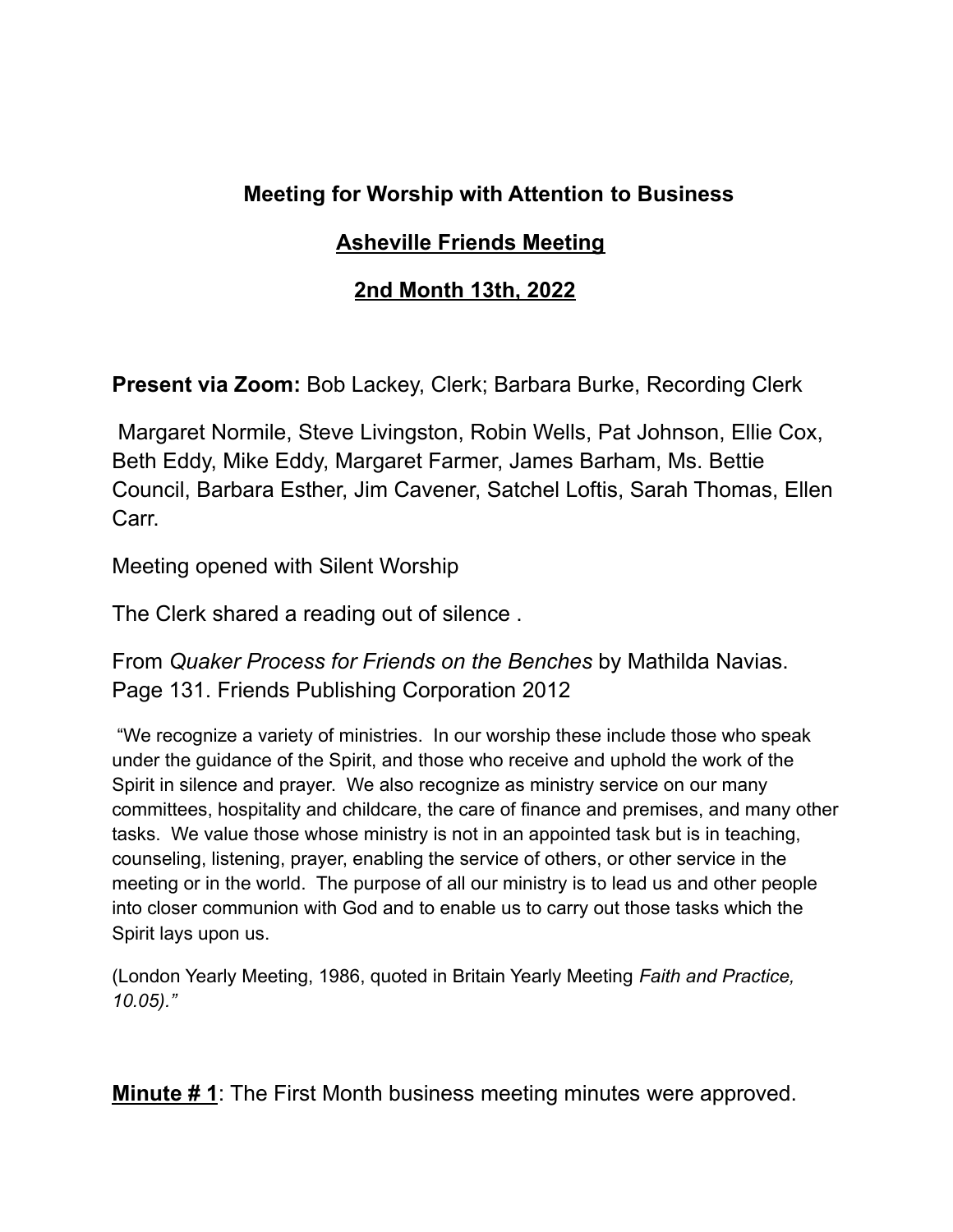## **Announcements:** Robin

Secret Pal Reveal February 20 will be held at Rise of Meeting for Worship on 2-20-22. Be sure to tune in if you are in the Secret Pen Pal program or if you want to see how the kids have grown. We hope to have a simple craft to share together. Some people have asked for an extension for the Secret Pen Pal, but second hour, for the next several weeks, has events scheduled, according to Robin.

### **Committees:**

### Ministry and Counsel**:** Bob

There was a proposal at First Month Meeting for Business for reading the Worship Closing Script and shortened AFM Land Acknowledgement, after Joys and Concerns and visitor introductions. Last month we were not in agreement. A Friend felt that it seemed natural to occur after Joys and Concerns and introduction of new people, and before announcements. The Friend who felt it might be too programmed at the beginning of meeting for worship is in agreement to move forward. Another Friend suggested it might be too lengthy to be read at each Meeting. Another also felt it was lengthy and wondered if this was the short version, or the entire version. A Friend affirmed that the AFM Land Acknowledgment Statement below is a shorter version of the short version. Some Quaker meetings and other organizations read the statement regularly, especially if Native Americans are present. A Friend would like to see it read at each meeting. A member said there will be further discussion in the Peace and Earth Committee in the next several weeks as to how the LAS is a first step for how our community will engage in reparative justice, and is a platform on which to build further actions. The P&E Committee will work on making the statement to be read, briefer. It is agreed that we will wait to hear a briefer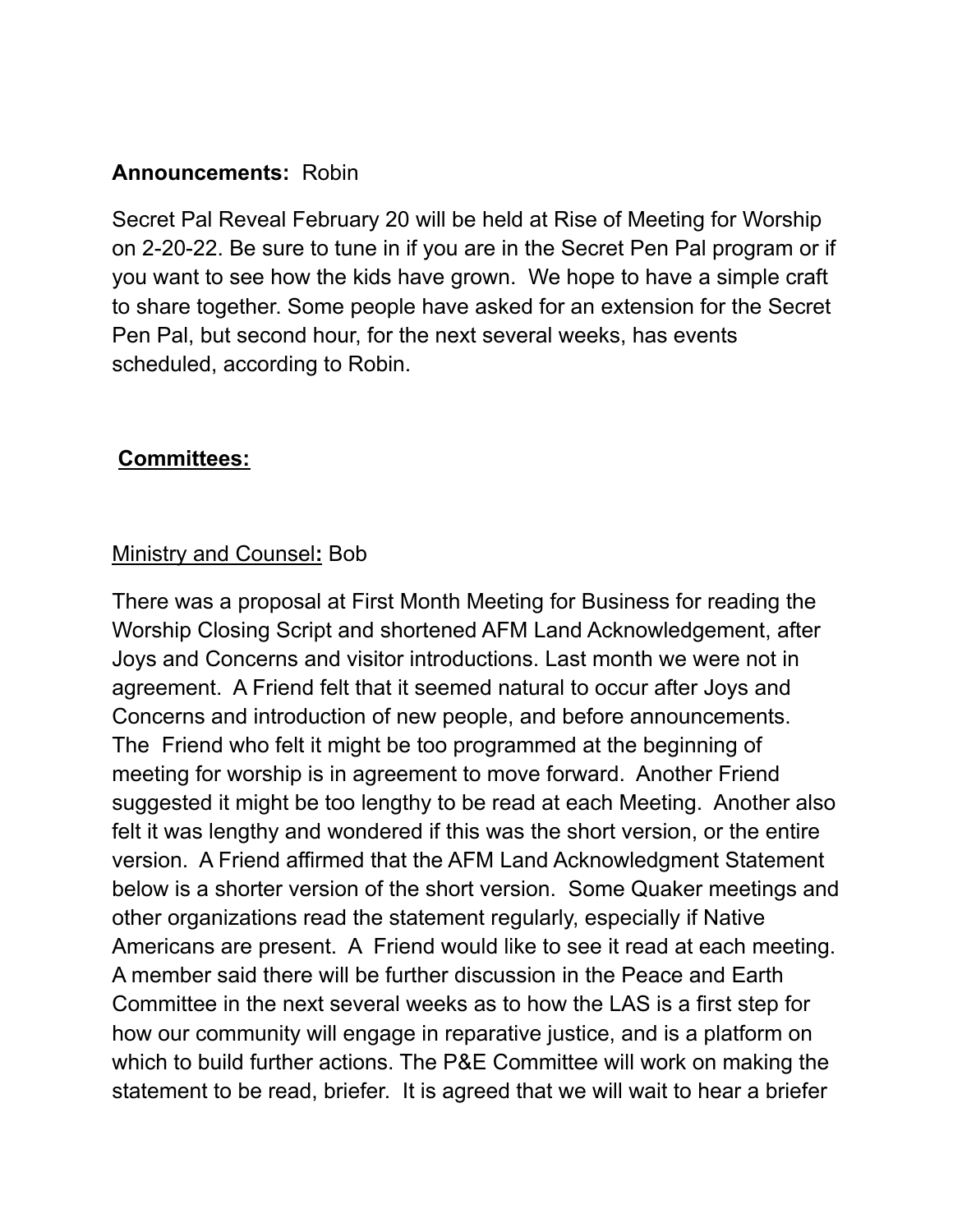version. The meeting was in agreement that a briefer version should be read after introductions and before announcements**.**

## **AFM Land Acknowledgement for Gatherings**

The Asheville Friends Meeting acknowledges, with respect, that the land we are on today is ancestral land of the *Anikituwagi*, more commonly known as the Cherokee. We recognize the Cherokee as the native people and original stewards of this land. We also recognize all the varied Indigenous Peoples who have lived in and continue to live in and around these lands.

The Eastern Band of Cherokee Indians and Asheville Friends Meeting seek to affirm our work together to ensure a strong relationship rooted in relevancy, responsibility, respect and reciprocity. Therefore, we have a responsibility to commit our efforts and resources to the health and priorities of the Eastern Band of Cherokee Indians, and all the varied Indigenous people who live in and around the land on which we are situated. As these words are spoken and heard, we renew and reaffirm this property as Cherokee homelands.

#### Finance**:** Satchel, Ellen

Operating Activity Income.

Satchel presented the 2021 budget on a shared screen, which showed the original budget that had cut our Outreach budgets from \$3000 to \$1645. If contributions were strong in 2021, it had been agreed the Meeting would revisit what could be done to restore the three Outreach budgets to their previous \$3000 amounts. As there were a lot of end of year donations, we ended up with a greater than \$4000 surplus, enough to return General Outreach, Racial Justice Outreach, and Quaker Outreach budgets to \$3000 each. Satchel suggested the surplus amount be put into a temporary fund that could be drawn on immediately by the Peace & Earth and Racial Justice Committees. . A Friend asked if it could be put in the 2022 budget instead. A different Friend felt the surplus from last year's budget, if added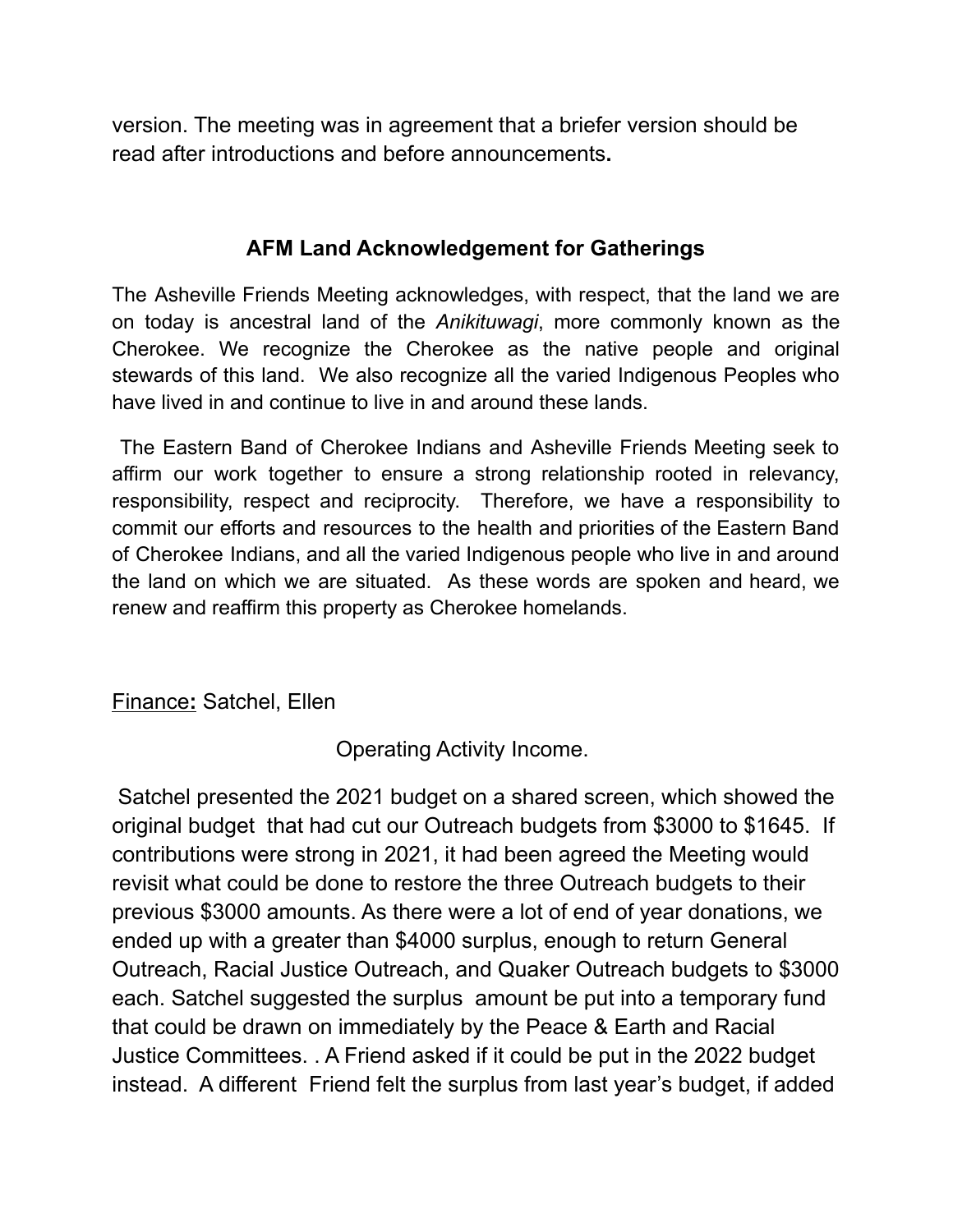to this year's budget, would still appear as a surplus on the 2021 budget and should instead be spent now, instead of it being rolled over into the 2022 budget, and supports the concept of enabling discernment at committee level, but also feels surplus could be put into a fund that could be drawn upon immediately. A member pointed out that money was moved from Quaker outreach to General outreach because some local organizations were hurting during the Covid epidemic and asked if the money received by these two outreach groups could be moved between the two, as decided by the P&E committee A Friend asked if this surplus amount should be determined by the committee overseeing them and not brought back to Meeting for Business and it was agreed the decisions could be made within the committees.

**Minute # 2:** The final 2021 budget report on Operating Activity accepted

**Minute #3:** The committees involved will meet to decide how the restored funding will be distributed. The remaining \$71.12 from the surplus will go to the Meetinghouse improvement fund.

Updated budget proposal for 2022 presented for approval

The updated 2022 budget was presented on a shared screen for all to see. In it, the Outreach budget returned to full \$3000 levels, the SAYMA assessment decreased and contribution income, generally from unrestricted donations to the Friends Meeting, is budgeted the same as 2021. A Friend asked what fund the budgeted TV will come out of. Satchel thought it was coming out of House and Grounds or Meetinghouse Improvement funds. [According to Minute #2 of the 12th month Meeting for business the TV funds will come out of the Meeting's general fund] Does the Communications fund need any money in their fund as it appears to have no budget? The clerk of the Communications committee was asked if a budget was needed. He stated \$12 a year is needed to register the domain name, Ashevillefriends.org, and the website is running on a free tier.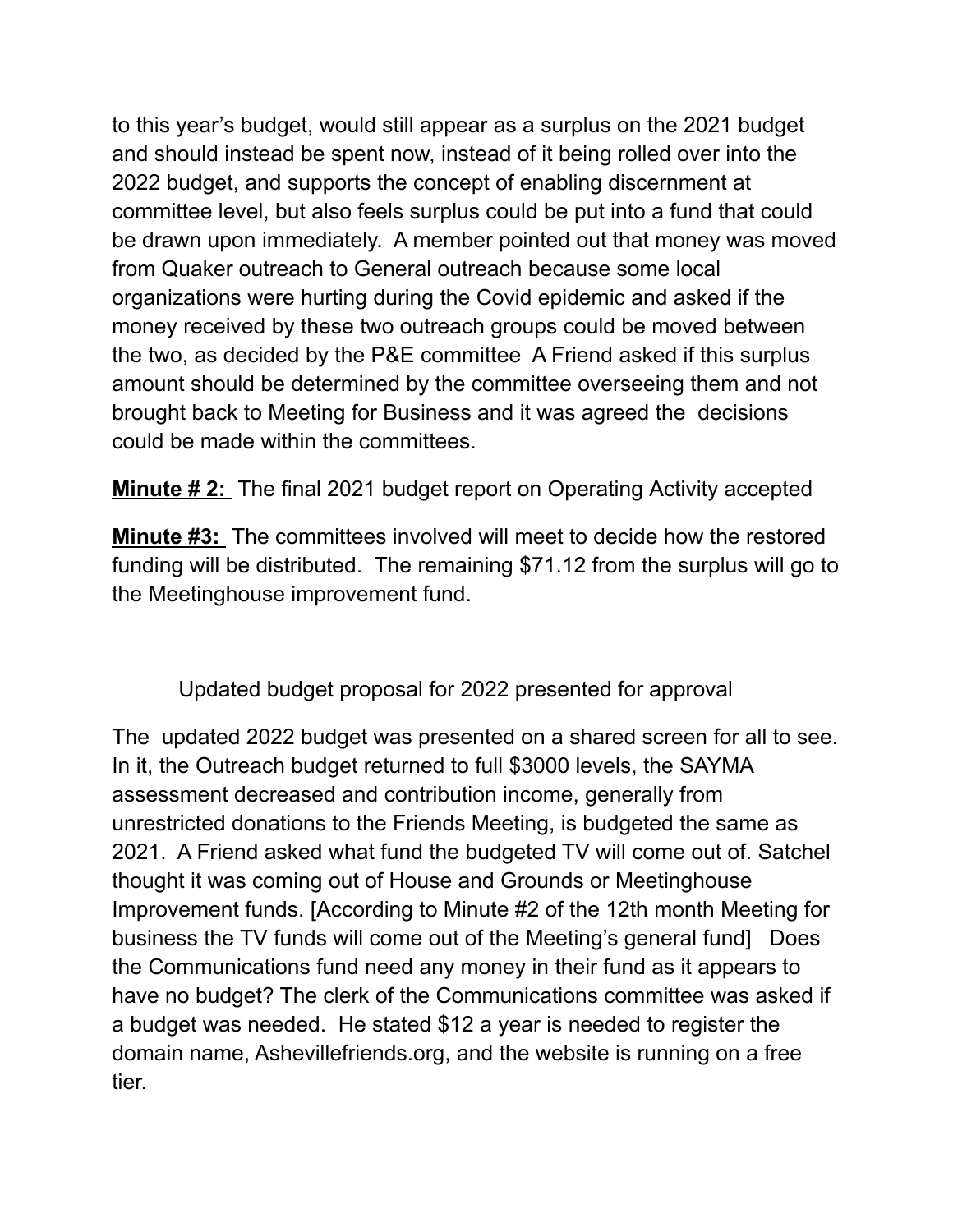SAYMA assessment decreased to \$4050 from \$5025 The assessment is based on the number of active adult members and regular attenders, based on a yearly census. Due to COVID we have fewer active attenders and members. The suggested amount is \$75 per adult. So the assessment was based on the current number of active participants of adult age.

# **Minute #4: 2022 budget approved**

Reparations Fund Caretakers**:** Steve Livingston

On 1/21/22, four Friends met to begin creating a framework for the Meeting's nascent Reparations Fund: Pat Johnson, Mike Eddy, Barbara Esther, and Steve Livingston (convener). We decided we would like to be called "the Reparations Fund Caretakers.

Initially, the Fund will provide compensation to BIPOC who bring their experience and/or expertise to our Meeting to help us advance in our journey toward becoming a more anti-racist, multicultural faith community. As we learn more about how faith communities use reparations funding, we may recommend other uses for the Fund.

We have three initial requests for use of Reparations Fund: Ms. Bettie Council, who presented to the Meeting about her projects on 1/16, Asheville Racial Justice Coalition, which will present a panel discussion of "Reparations" on 3/6, and Tanya Rodriguez, a Taino Indian woman who will present on 4/3 on "Decolonization and Uncolonization." We decided to do some research on customary honoraria in this context to help us decide how much to offer in compensation to these presenters.

We intend to develop guidelines for disbursement, but we feel we need to learn more before we recommend any specific guidelines other than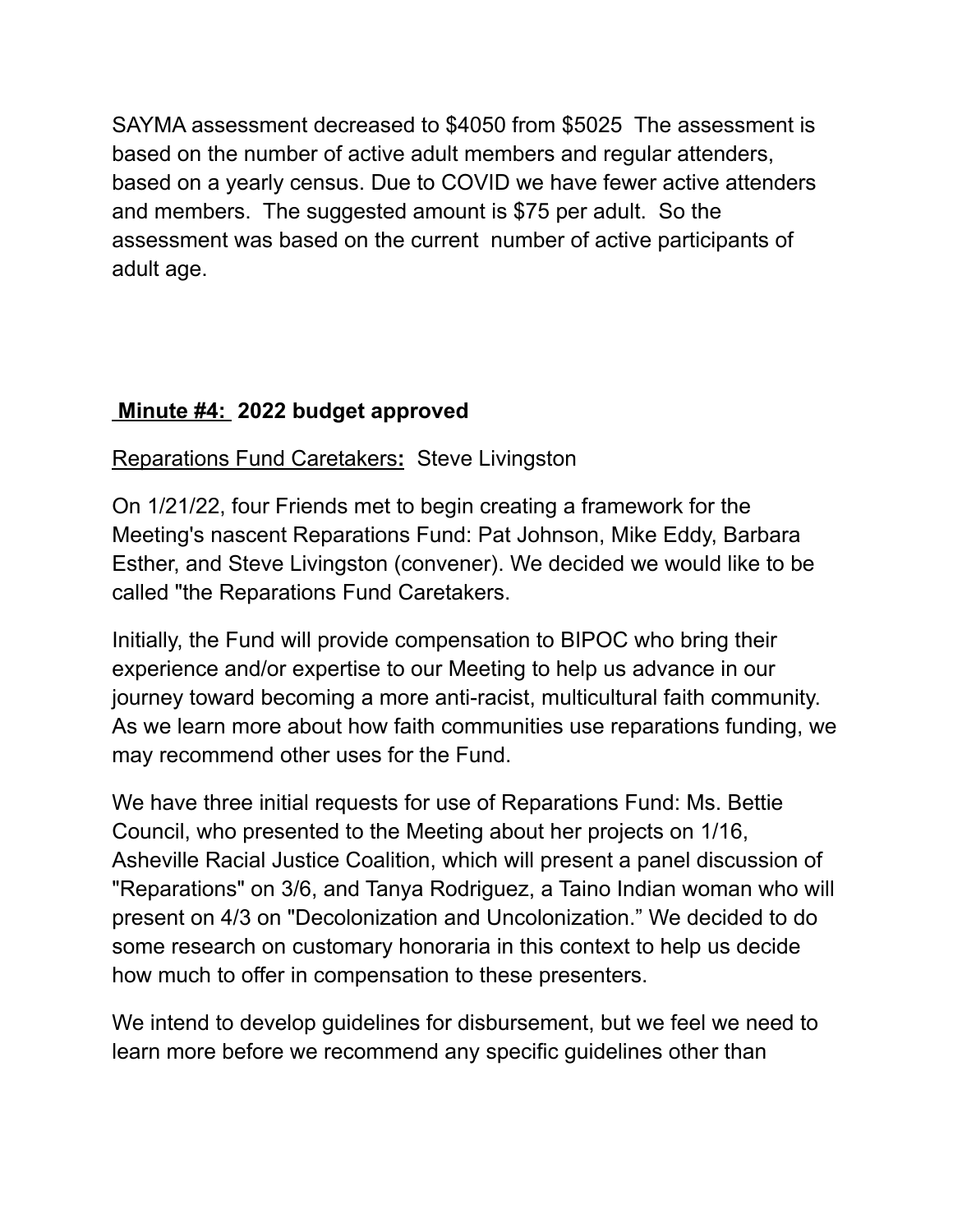ensuring that any outlays from the Fund are in accordance with 501(c)3 guidelines.

We recommend that at any program being presented by a recipient of Reparations funding, we ask attenders to consider making a "love offering." The Fund will accept donations at any time directly from Meeting attenders, by check written to the Meeting, with "Reparations Fund" in the memo line. We are working with the Treasurer to establish the means by which Friends may donate to the fund through the JustGiving website.

We suggest that attenders be shown a list of Meeting's various restricted funds and encourage them to donate to whichever they prefer. We recommend that we invite Friends in other nearby Meetings such as Swannanoa Valley or Celo to any program being presented by a Reparations Fund recipient. We suggest that we could invite other like-minded faith communities to such presentations as well.

A Friend asked what the advantage was for using JustGiving. Steve explained in the age of Covid where we are meeting virtually rather than in person, this site can help with people attending via Zoom to make donations immediately. A Friend had a question: Will the 3 different groups have targeted funds? Steve said it may be possible to do this, but initially, it is a direct donation to the Reparation Funds, benefiting speakers who advance our understanding of BIPOC issues, by providing an honorarium for the speaker. Ms Bettie Council has asked the Meeting to fund her projects and a Friend asked if donations to the Reparations Fund could be earmarked for a particular recipient or project. The Treasurer suggested that Friends write checks directly to Ms.Bettie for her projects, or purchase and donate requested items, as the Meeting cannot make such donations unless the recipient is a 501(c)3 non-profit. It was asked if a separate fund could be set up specifically for Ms Bettie Council's proposed projects, but the Treasurer pointed out that that would make us an umbrella group for her and this could lead to complications. A Friend indicated that he would like to see his donation go to a specific project and would like to know that it goes there. As the Reparation Funds Caretakers have only met once, there is still work to be done, but at this time donations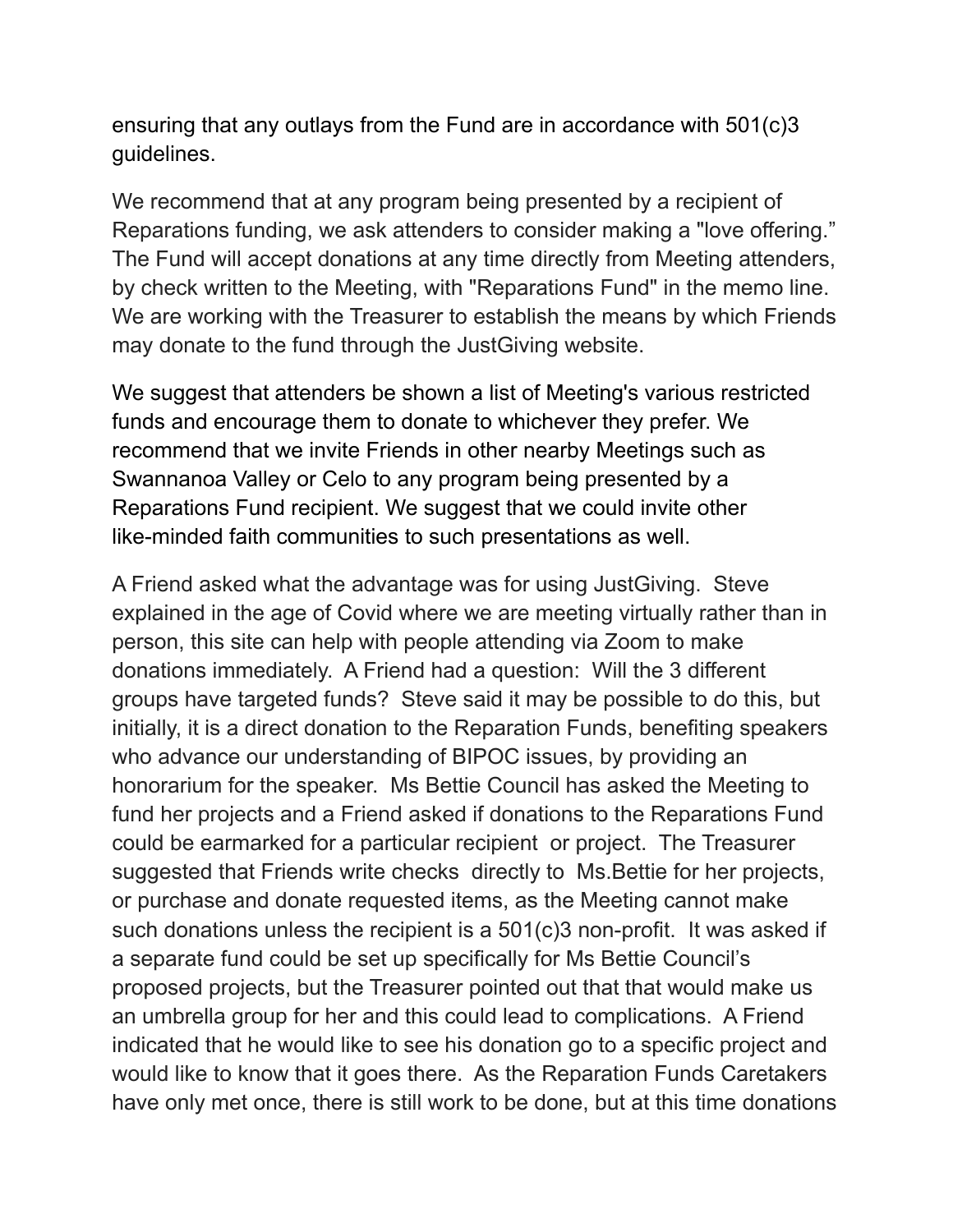made to the Reparations Fund cannot be directed. A member asked what the fee is for using JustGiving to receive donations and it is thought JustGiving charges about 6%. Another Friend pointed out that a check can be written to Ms Bettie Council directly with a specific project designated, as long as the individual does not plan to use the donation as a tax deduction on their income tax form. That is, if someone does not plan to use the donation as a tax deduction, they can direct the donation anywhere.

The reparations fund caretakers is asking for approval from the Meeting that anytime we have a program that is being presented by a person who will be a recipient of Reparations funds, as an honorarium, we will ask at the time the program takes place for donations which would go to the Reparations Funds, not directly to the speaker.These funds could then be used for subsequent recipients. A Friend felt this might be confusing to people making the donation…they might think the money is going to the speaker only. Another Friend agreed. The honorarium for the speaker would be established beforehand, and any amount donated to the Reparations Fund exceeding the honorarium amount would be used by the Reparation fund for subsequent speakers. A member of the caretakers pointed out that the group has only met once, and the way the request is made may be phrased differently, so people would understand where their donation is going. A member of the Reparation Funds Caretakers said it is important to have the funds ready, for opportunities that arise to have speakers enlighten us in our journey towards reparative justice. The speaker would know and accept the honorarium beforehand, and the donations would go to the reparation work being done and not just to the individual. A Friend said that we could transfer funds within the 2023 budget to go to Reparation Funds, so it can be funded intentionally. Attenders at these programs can also be informed that they can make directed donations to any other restricted fund.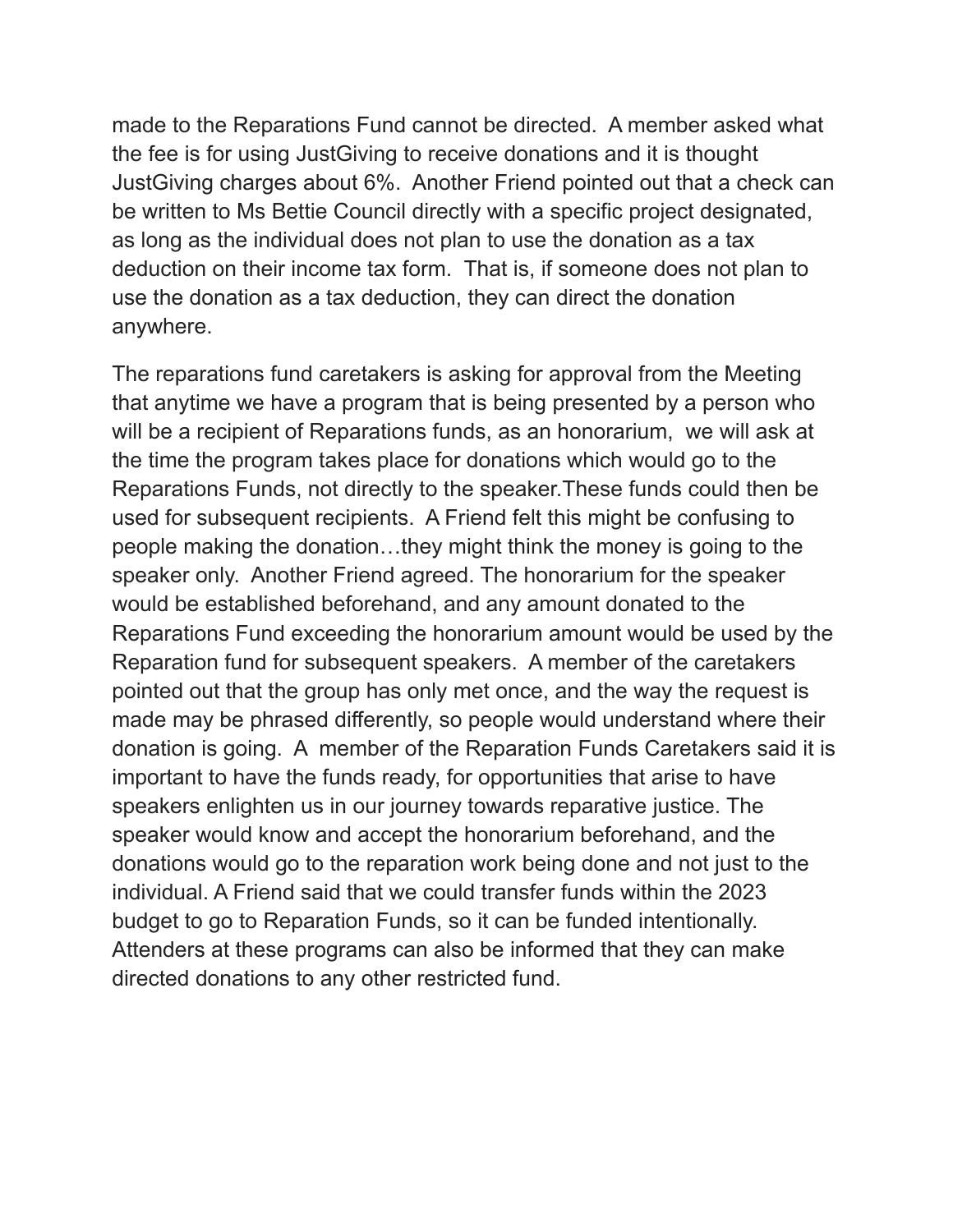**Minute #5:** The request by the Reparations Fund Caretakers to be allowed to ask for donations (love offeringings) from attenders of programs that are offered in the second hour of spiritual enrichment, with the donations going to the Reparations Fund was approved.

Steve also asked the group's permission to invite Swannanoa Valley Friends Meeting and Celo Friends Meeting to any second hour spiritual enrichment program being presented by a Reparations Fund recipient.

A Friend said other meetings are doing this and feels it is good practice

**Minute #6:** Swannanoa Valley Friends Meeting and Celo Friends Meeting will be invited to second hour spiritual enrichment programs that are being presented by a Reparations Fund recipient.

# Racial Justice Committee**:** Steve Livingston

Racial Justice Committee met 2/7/2022, present were Margaret Farmer, Gita Larson, Morgan Murray, and Steve Livingston (interim clerk). RJC intended, but failed, to report last month that at our December 2021 meeting we decided to put the additional funds that were made available for community outreach into our Meeting's Reparations Fund. We didn't have a lot of time to discern how to distribute it among the various community organizations supporting equity and anti-racism work, but we felt very clear about putting it into the Reparations Fund. The Tuesday Night Discussion Group has resumed meeting and begun its study of and sharing around Layla Saad's *Me and White Supremacy.* A dozen Friends are committed to this difficult but rewarding work, which was begun two weeks ago and will probably take us through the next several months. The Committee is mindful that the Meeting has joined in wholehearted and joyful support of the Friends Center for Racial Justice's Conflict Transformation work with SAYMA. Morgan has contacted them to reiterate our support and has received an update on the status of this work.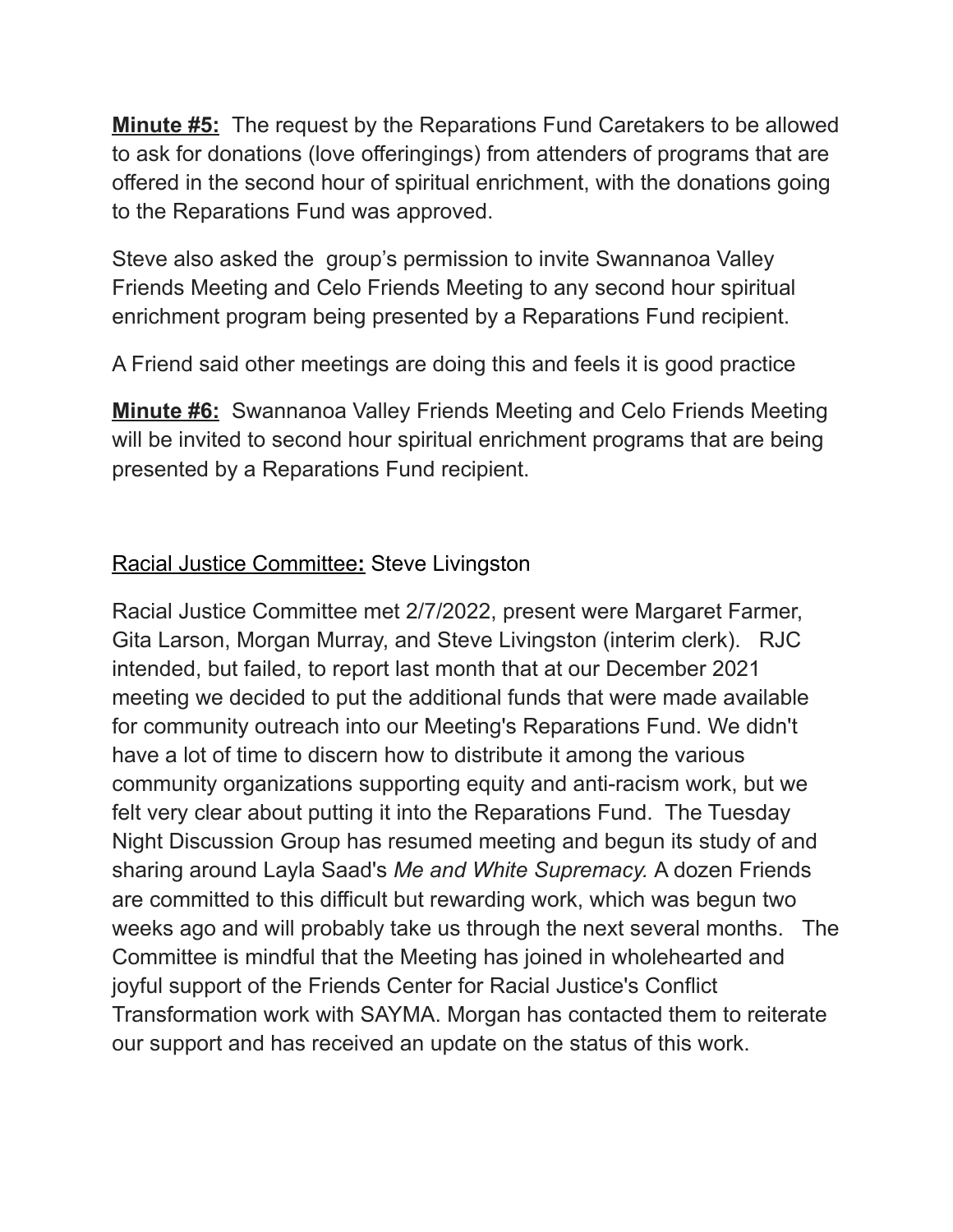Dear SAYMA Friends ,

The Friends of FCRJ met following the occurrence of several incidents at SAYMA gatherings which resulted in deep concerns by our community.

While SAYMA leadership is aware, there is much that is not known or understood by the Body of SAYMA.

The FCRJ Executive Director and the FCRJ Coordinating Committee has responded to the expressed concerns of the SAYMA body throughout the FCRJ/SAYMA relationship.

The last query being :

"Is FCRJ going to refuse to work with us after so many offenses?"

After much discernment and consultation, we reaffirmed that FCRJ feels led to working with SAYMA. It is our policy not to let one individual dismantle work being done; however, the situation at SAYMA has been unique. Yet, still we will not let one person derail our work together.

FCRJ Friends received the information from FCRJ Coordinating Committee, and we began with an enlarged group praying on behalf of SAYMA Friends.

We at FCRJ operate on "Spirit time." We will take the time as needed. Figuring out a "rightly ordered" way forward has been challenging due to the relational structure of SAYMA and the incidents of concern that continue to manifest.

Reaffirming our commitment to the SAYMA body was easy, it is our ministry.

The "initial listening" call fell to me these past years; however at this time, that role is shifting to others in FCRJ as well.

1. All SAYMA Friends will receive a report of the concerns that were raised.

2. SAYMA Friends reported inter-sectional concerns regarding race, class, sex, and location.

3. As part of next steps in 2022, FCRJ is inviting SAYMA Friends to join us to address our common concerns. You will receive an invitation. Please note :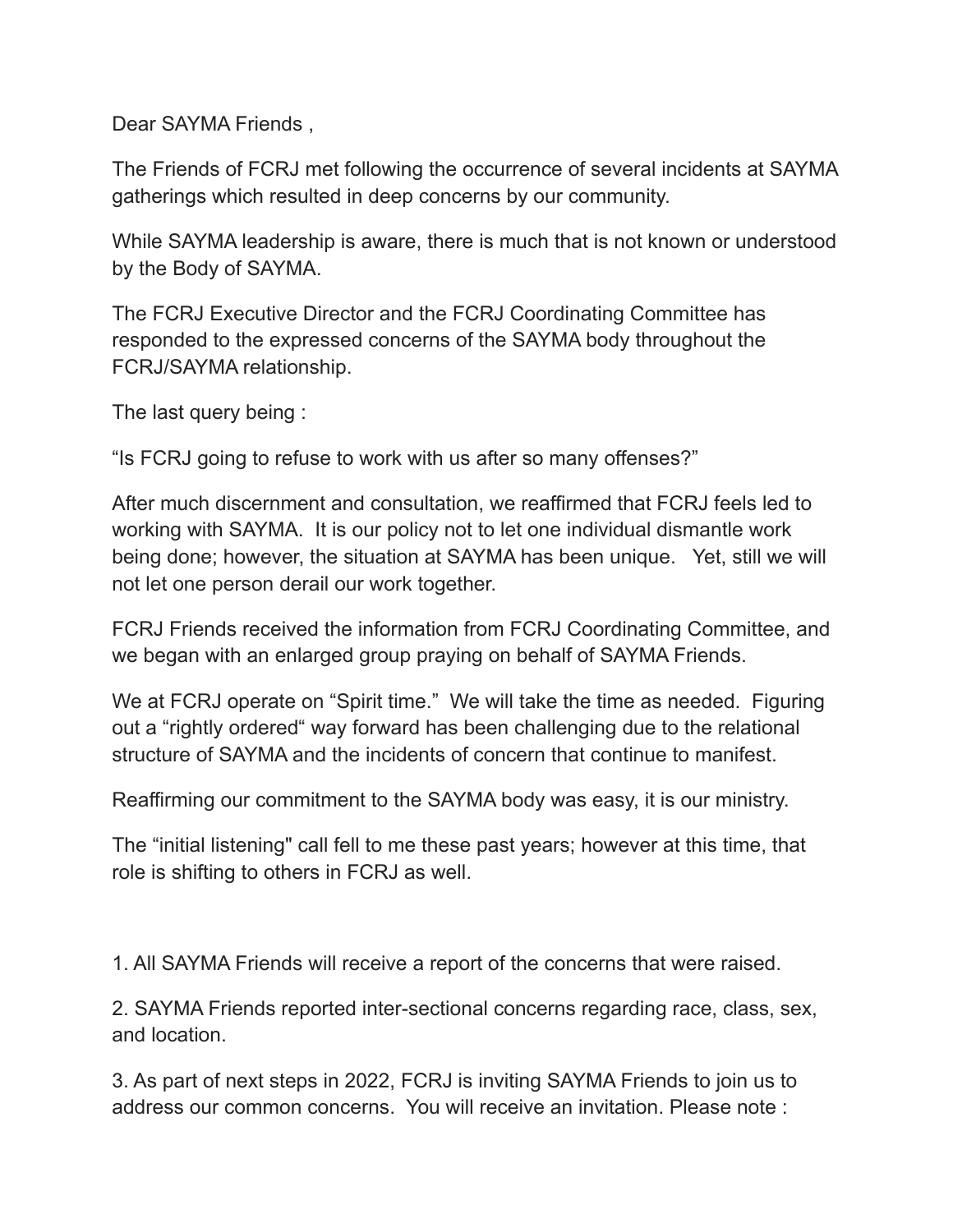It is suggested that there be at least three people present during all future conversations.

The groups will meet for one or more times according to their schedules.

They will determine if, when, how, and how often they want to meet. Some know this as caucusing or affinity group work.

All FCRJ programs will be available, including Antiracism Analysis Trainings arranged by FCRJ.

All SAYMA Friends will receive the FCRJ Antiracism Analysis Training Interest Form which gathers information regarding each Friend's availability, previous trainings, and concerns -- i.e. what can we help you with, so that you are free to follow this leading. No one should hesitate attending due to cost, FCRJ is a pay as led and able Friends Organization.

Have a good week Friends

Angela Hopkins

Please text reply: 607-592-0049

Please note that this is a new number

RJC feels led to reach out to other monthly meetings in the region to share experiences doing anti-racism work in our meetings, with an eye toward more understanding, solidarity, support, and collaboration on the regional level. We intend to invite Friends from Celo and Swannanoa Meetings to participate in the upcoming panel discussion on "Reparations" scheduled for second hour on 3/6 sponsered by the Racial Justice Coalition of Asheville.

Ministry and Counsel: Bob Lackey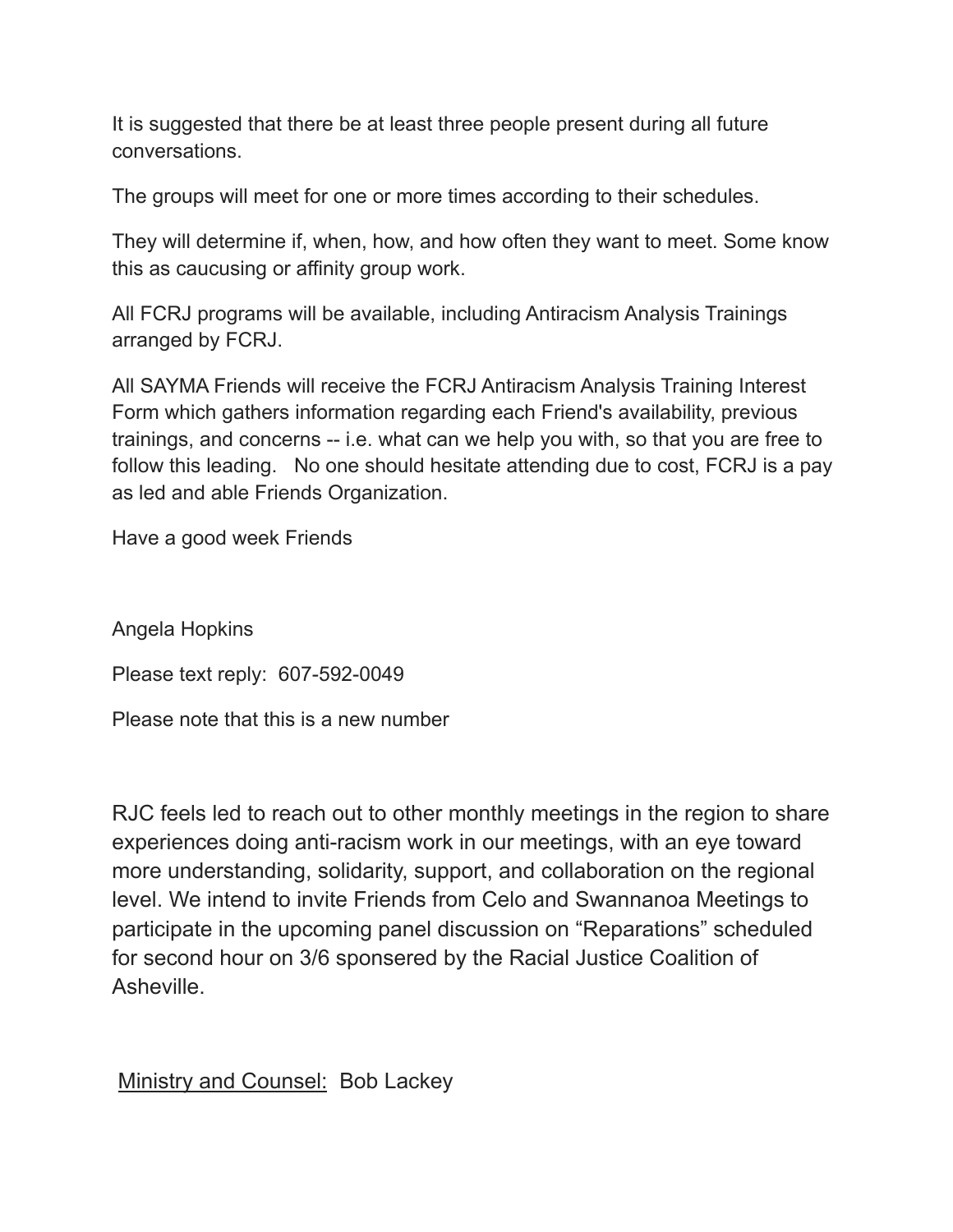First Draft State of the Meeting 2021 document

Second Draft will be presented at March Meeting for Business.

The State of the Meeting report needs to be sent to SAYMA by March 31. Any recommended changes should be sent to Bob as soon as possible, so they can be incorporated and presented at the next business meeting.

Asheville Friends Meeting State of the Meeting - 2021

The year began with the shock of the violent assault on the capitol. Through the year our country experienced progressive polarization as our interpretation of the significance of January 6 steadily emerged. Police violence against people of color and violence in general continued unabated. Our city and county have provided enticements and accommodations for an enormous new Raytheon plant producing jet fighter engines despite protests and other pushbacks.

It is impossible to reflect back on 2021 without viewing the year through the lens of the pandemic with its traumas and opportunities.

Many of us felt relief at finally receiving our initial two vaccinations by spring, and were hopeful that we would soon experience some degree of normalcy. Through the spring as vaccination rates steadily increased, infection rates were improving. Many of us were wanting to again experience in-person Meeting for Worship. We proceeded with a plan in June for a hybrid model of virtual and outdoor meeting with face coverings, at first on the lawn, and later on the porch. Our attendance of members and visitors grew steadily. In September, we opened the Meetinghouse for indoor worship, but most were more comfortable meeting on the porch, or remaining virtual.

Reduced COVID-19 incidence and deaths were followed by new variants that brought new challenges. Business and government attempts to implement mandates of public health measures resulted in endless litigation up to the Supreme Court. Infection rates skyrocketed, and out of concern for the safety of our more vulnerable attenders we had to abandon plans to resume indoor meetings in the Winter months.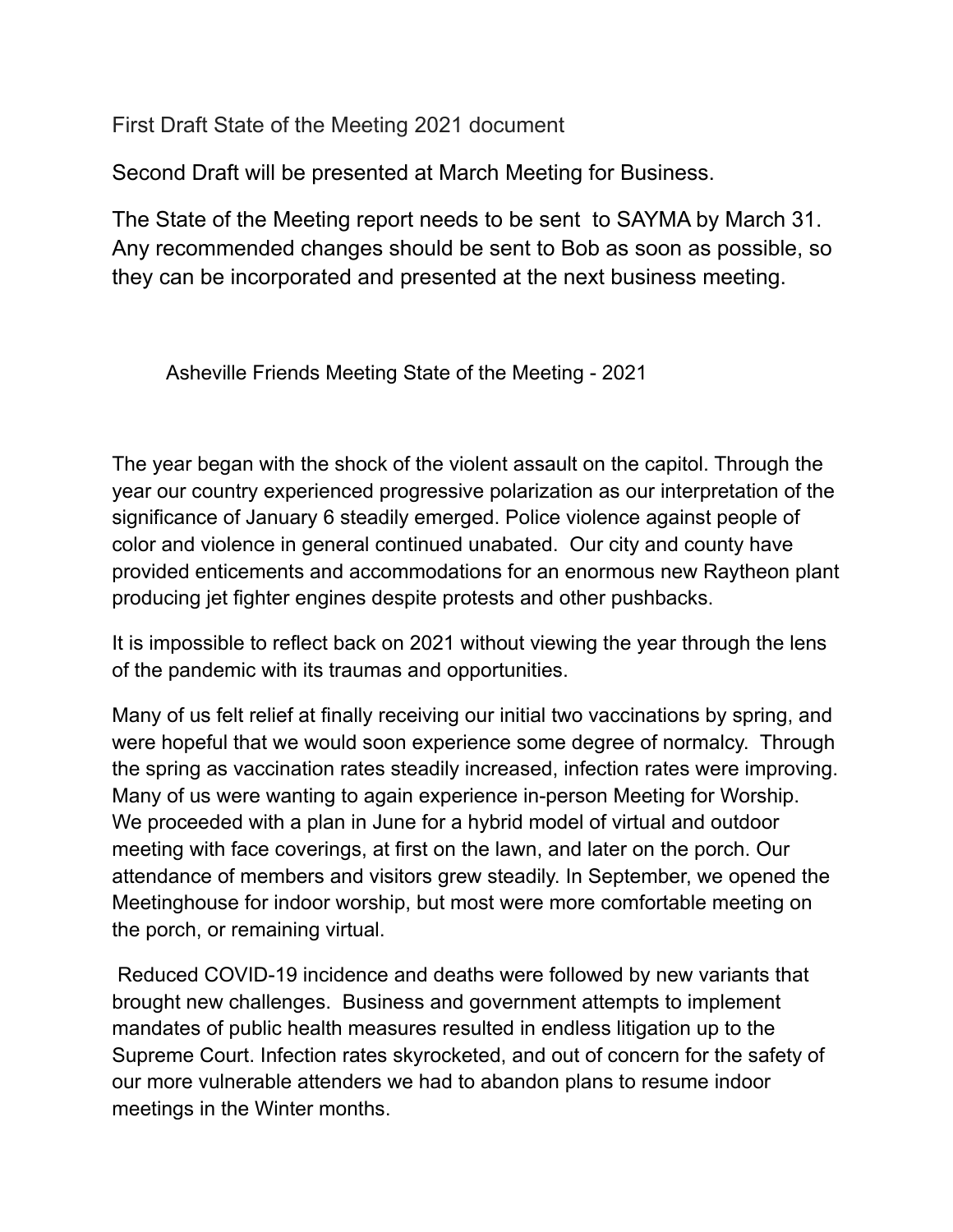Our families have been handling the stress of isolation, illness, caregiving, and recovery. Some of our children were suffering from Zoom fatigue. Some of the kids and the adults do not feel that they learn or communicate well on Zoom. First Day virtual check-ins which had been occurring since March 2020, have allowed for some pain and frustration to be talked about. Statements such as "everyone's bandwidth is so limited" and "not much flexibility to bounce" revealed the fragility of some of our families and children now. We have made mistakes in addressing the space for First Day attendees, our children, safety concerns of members being in close proximity to unvaccinated children, and making sure our young parents had their spiritual needs met. We eventually offered in-person First Day School, with some children not vaccinated, in the back of the meeting house. This allowed the children to be free to make noise and to better social distance from meetings on the front porch. Getting this right has been very humbling. As a Friend pointed out: being in a relationship, in part, is always facing the possibility of being wrong.

Our Meeting has often been silent, waiting on Spirit, during our Meetings for Worship. We have found stronger vocal ministry sharing Joys and Concerns, which has provided many of us with a sense of connection and fed our hunger for community. Our Meetings for Worship With Attention to Business have been well attended and have felt productive.

We have gained some new active regular attendees. A returning member transferred back from a nearby meeting. We gained another member who was raised in our meeting and now in his 20's accepted our invitation to join our meeting. We unexpectedly lost a beloved member, Pat Campbell, former Clerk of Lake Erie Yearly Meeting, and our clerk of Finance. Pat's tribute was brought to SAYMA remembrances. In September we held a memorial for the mother of a meeting member on the front porch and this felt like a Spirit-led event. One of our elderly attenders died in September, but we only recently held a memorial for her.

We have continued to have several unfilled committee positions, committees that do not meet, and committees without clerks. Some members have stepped back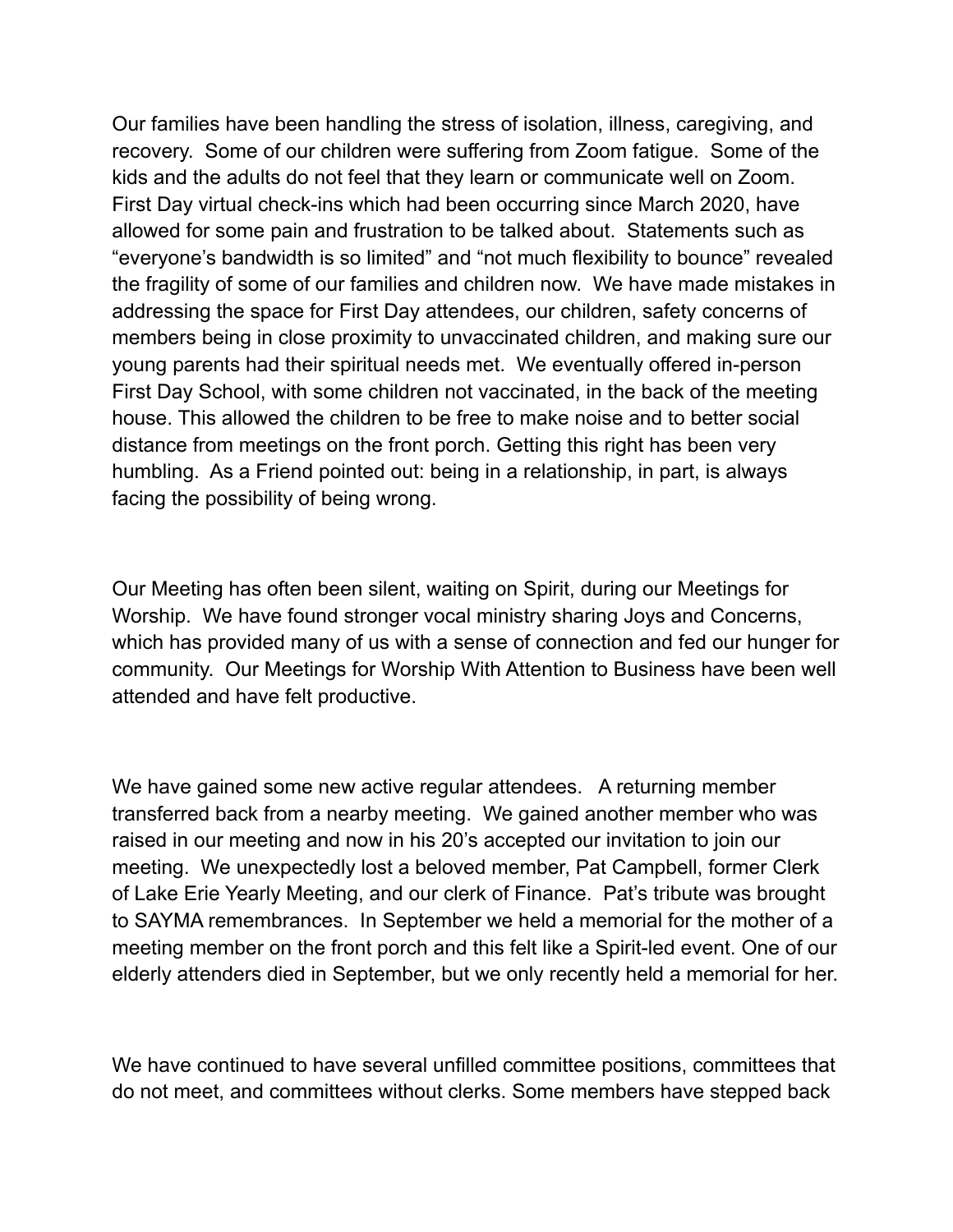to take care of themselves. In some of our committees that continued to meet, it has felt less imperative to get things done. There seems to be less focus on accomplishments. Ironically, committees have accomplished a great deal. There seems to be more focus on relationships and successful interactions. Thus, it has been a good year for our Meeting, in some ways.

We have continued to work on racial justice in our Meeting and our community. Our Meeting has been fortunate to have gained a Person of Color who is a local racial justice activist. She has become a regular attendee of our Meeting for Worship and joined our racial justice book group. She has brought to us many ideas to mobilize and support the Black community in Asheville. The Tuesday racial justice discussion group finished reading *My Grandmother's Hands* by Resmaa Menakem, and listened to, and discussed the "Seeing White" podcast. We are learning more about seeking awareness of our bodies being settled and when we are triggered. We can use this in our antiracism work. As one Friend remarked, we are wrestling with racism and not each other. We are realizing that there is a wide range of how people feel safe, which it turns out is a pretty wide space. We are learning to trust each other's decisions and what they know about their capacity. We are finding that stepping away from judgment, is leading us to understanding one another. The Atlanta racial justice work was brought to us during the virtual SAYMA Annual Sessions and Retreat, which was very helpful and inspiring for many of us.

In an effort to address our relationship with Cherokee people and with consultation from Cherokee historian Watson Harlan we reflected, discerned and wrote our Land Acknowledgement (LA). In it, we acknowledge with respect the Cherokee and all Indigenous Peoples who have cared for the land. We recognize this statement as a first step to listen & learn from them and we affirm our work together to ensure a strong relationship. We accept responsibility to commit our efforts and resources to the health and priorities of the Eastern Band of Cherokee Indians (EBCI) and all the varied Indigenous Peoples who live in and around the land on which we are situated. We're grateful to have read our LA at an EBCI Tribal Council meeting where it was accepted after a couple of comments.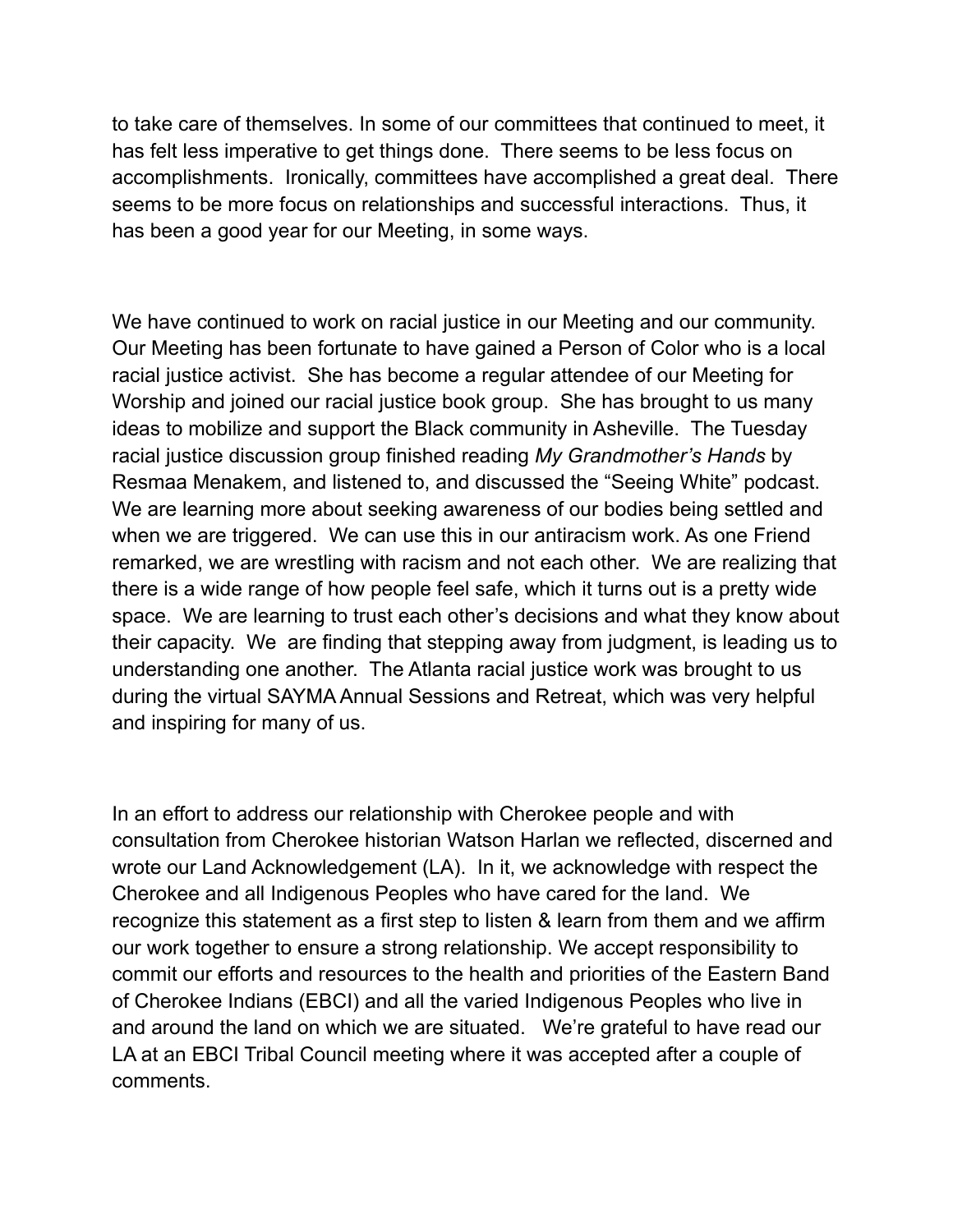In following up on our commitment, we collected donations to cosponsor UNCA Cherokee speakers. Annette Saunooke Clapsaddle, author of the novel, *Even As We Breathe,* is the first enrolled member of the EBCI to have a novel published. Her novel also won the prestigious Thoma Wolfe Literary Award. Clint Carroll is an ethnobotanist from Cherokee Nation in Oklahoma who works on issues of land conservation and the perpetuation of land-based knowledge and ways of life. Our donations exceeded the needed funding so the excess provided gifts to 2 Cherokee UNCA graduates. We planned and promoted two second-hour virtual programs that attracted several Quaker meetings and other faith groups. Dr. Ben Steere, Anthropology professor at Western Carolina University presented "The Cherokee Ancestral Land" and Cherokee historian, Watson Harlan presented "Cherokee Spiritual, Religious and Cultural Practices." We look forward to continued collaboration with our Indigenous neighbors.

We began our year with our outreach budget at a lower level than we desired. Our Peace and Earth Committee struggled to decide how to disburse the greatly reduced outreach funds. They came up with a solution that did not eliminate any of the local organizations or Quaker organizations that had struggled through the pandemic. By the end of the year, we brought in enough contributions to restore our outreach to our original levels. Our Communications Committee has kept us informed and connected through our weekly online Digest. We formed a new Ad Hoc committee to create our Meeting Handbook and to organize our Meetinghouse files. Our House and Grounds committee organized installation of new windows for the entire meeting house, stripping and painting an upstairs First Day room, and addressed termite treatment.

We have been able to continue our intergenerational activities such as Secret Pals and Simple Christmas craft making via Zoom. These meeting traditions brought us together at a much needed time. In another virtual meeting we held a very funny Nativity play and sang Christmas carols which was a joy for us. In February our youth organized and held a nonperishable food collection and raised money for food pantries in our area. We continued to write cards and visit Friends, but again in this second year of the pandemic, we have painfully missed opportunities.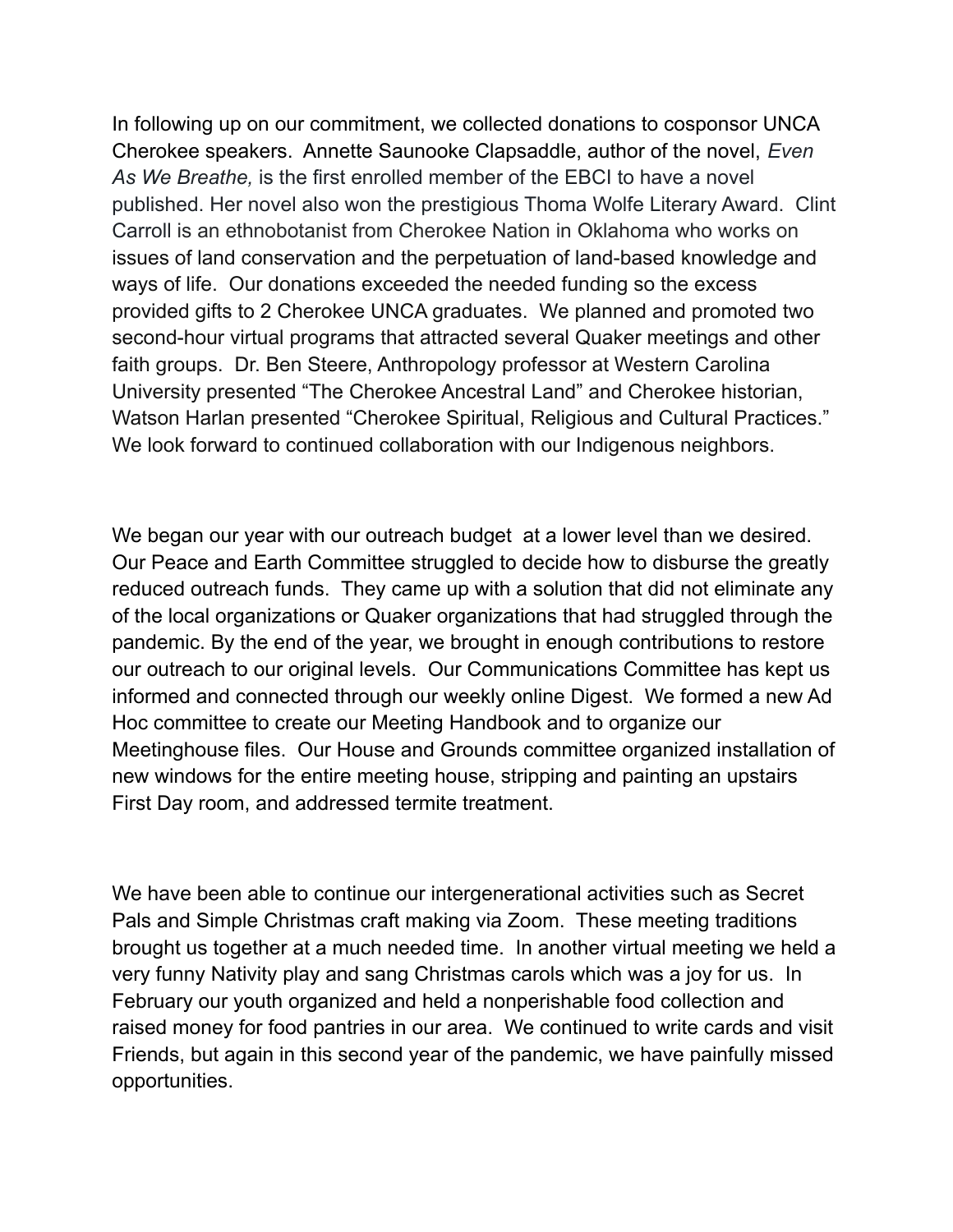In December we held a farewell party for a much loved member of our community who was moving to the West Coast to be closer to her family. We were masked and socially distanced on the meeting house lawn. One friend remarked how surprised and joyful it was to realize after several minutes of conversation, just who she was talking to, the mask and the new hairstyle having made that a challenge. The year has been very hard, but Spirit seems to have given us gifts of being surprised by joy along the way.

A Friend thanked Bob for all his hard work for all the work he did on the first draft, and another feels this first draft really captured the spirit of what we have been going through.

### **Ministry and Counsel: Margaret Farmer**

Atlanta Friends Meeting has requested all monthly meetings in SAYMA to respond to their Minute on Reparative Justice and Reconciliation. The response they are requesting is for us to send our comments and questions to their Ministry and Worship Committee clerk, as well as the clerk and the administrative assistant of SAYMA. This morning we will give a first reading of the Atlanta minute, with no discussion or action following today.

Two upcoming second-hour forums will be very helpful in our meeting formulating a response to this request, as well as giving us an opportunity to prepare for a discussion at our March meeting for worship with attention to business.

> February 27 is scheduled for a discussion on what arises for us from sitting with the Atlanta minute.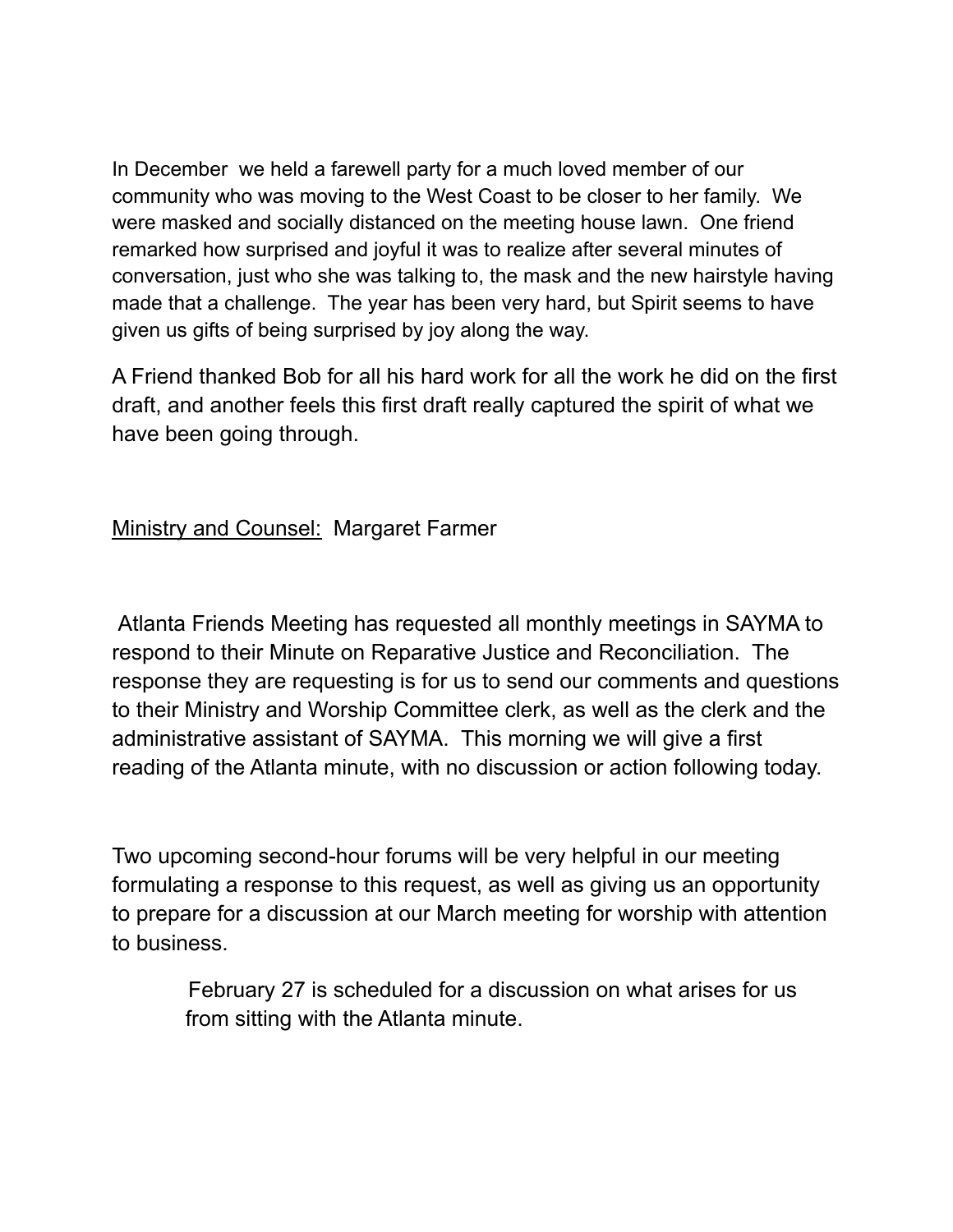March 6 is scheduled for Rob Thomas from Asheville's Racial Justice Coalition to present on the topic of reparative justice (mentioned in the Atlanta minute.)

After our committees and individual Friends have had time to begin seasoning the information from both of these second-hour forums, on March 13 we will have another reading of the Atlanta minute at Meeting for Business, with discussion to follow.

# Minute on Reparative Justice and Reconciliation

## approved by the Atlanta Friends Meeting (Quakers) 8-15-21

(Minute 8-15-21:03)

We believe there is the light of God in each person, and we are connected to God and to each other by this light. We separate ourselves from God and each other by our prejudices which are the root of destructive conflict. We acknowledge our need for forgiveness and grace. We are called to be involved in the work of reconciliation and reparations to the descendants of formerly enslaved Africans

Reparative justice refers to compensation, which may include a national apology; educational, housing and health care programs; and financial redress from the U.S. government to African Americans to eliminate, to the extent possible, the badges, incidents, and relics of slavery and involuntary servitude which only perpetuate and deepen past injustices and effect society. More specifically, reparations are a system of redress for injustices since 1619.

Reconciliation requires acknowledging and atoning for the wrong done — asking those harmed for forgiveness while resolving never to repeat the wrongs and working to ensure their rights as fellow citizens.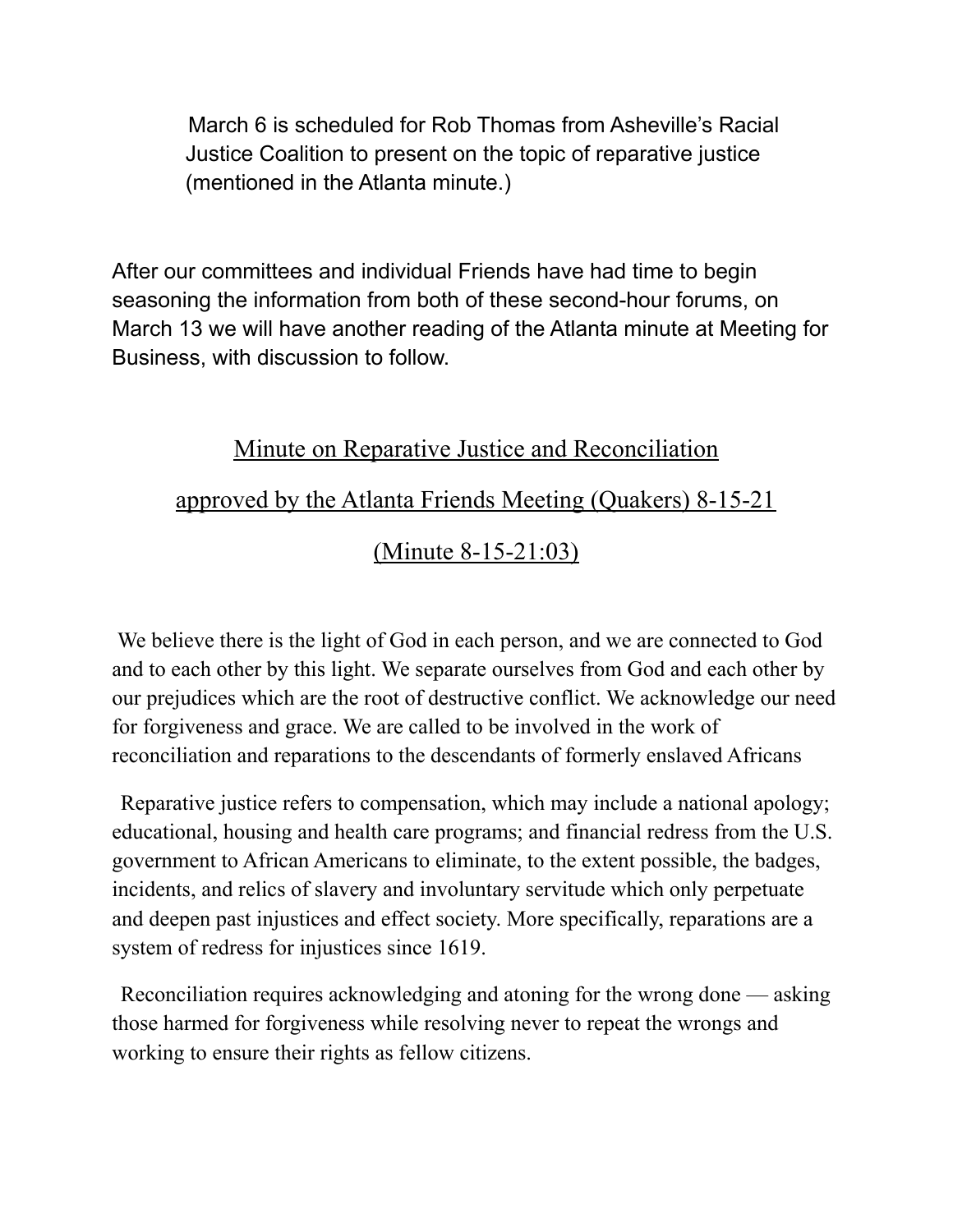This focus on restorative justice and reconciliation for African Americans in the 21st century calls for us to confront racist aspects of Quaker history as well as continue the work against racial injustice by the Religious Society of Friends. Throughout its existence, the Religious Society of Friends has worked to transform its relationship with African American people as it receives guidance from the Inner Light to work to correct historic wrongs committed by Friends of European descent. With gratitude to the work of Donna McDaniel and Vanessa Julye and others, we note the following:

1.Until 1781 Friends in America struggled with the issue of enslavement.

2. During the 1600s and early 1700s some Friends in the Americas were slaveholders. In Britain, Quakers were involved in the slave trade as ship owners, ship's captains, as investors and as iron-masters made chains and shackles for use in the slave trade.

3. But Quakers ultimately became the first organization to end slavery among its members. In 1790, Quakers petitioned the U.S. Congress for the abolition of slavery.

Quakers of African and European descent were pivotal in the Abolitionist Movement and the Underground Railroad network. During that time, Quakers of European descent did not customarily consider African Americans to be their equal, as reflected in segregated seating in meetings and the reluctance to accept African Americans into membership or to socialize with African Americans. Even as late as the 1950s, some Quaker schools and colleges were hesitant to accept African American students.

However, during the 20th century, Quakers worked as allies of African Americans in the civil rights movement through the American Friends Service Committee, Quaker monthly meetings, and the action of many individuals. Bayard Rustin's Quaker/Gandhian principles led him to become both a close adviser of Rev. Dr. Martin Luther King, Jr. and one of the two organizers of the March on Washington for Jobs and Freedom on August 28, 1963.

At this march, Dr King, in his speech, "I Have a Dream" stated: